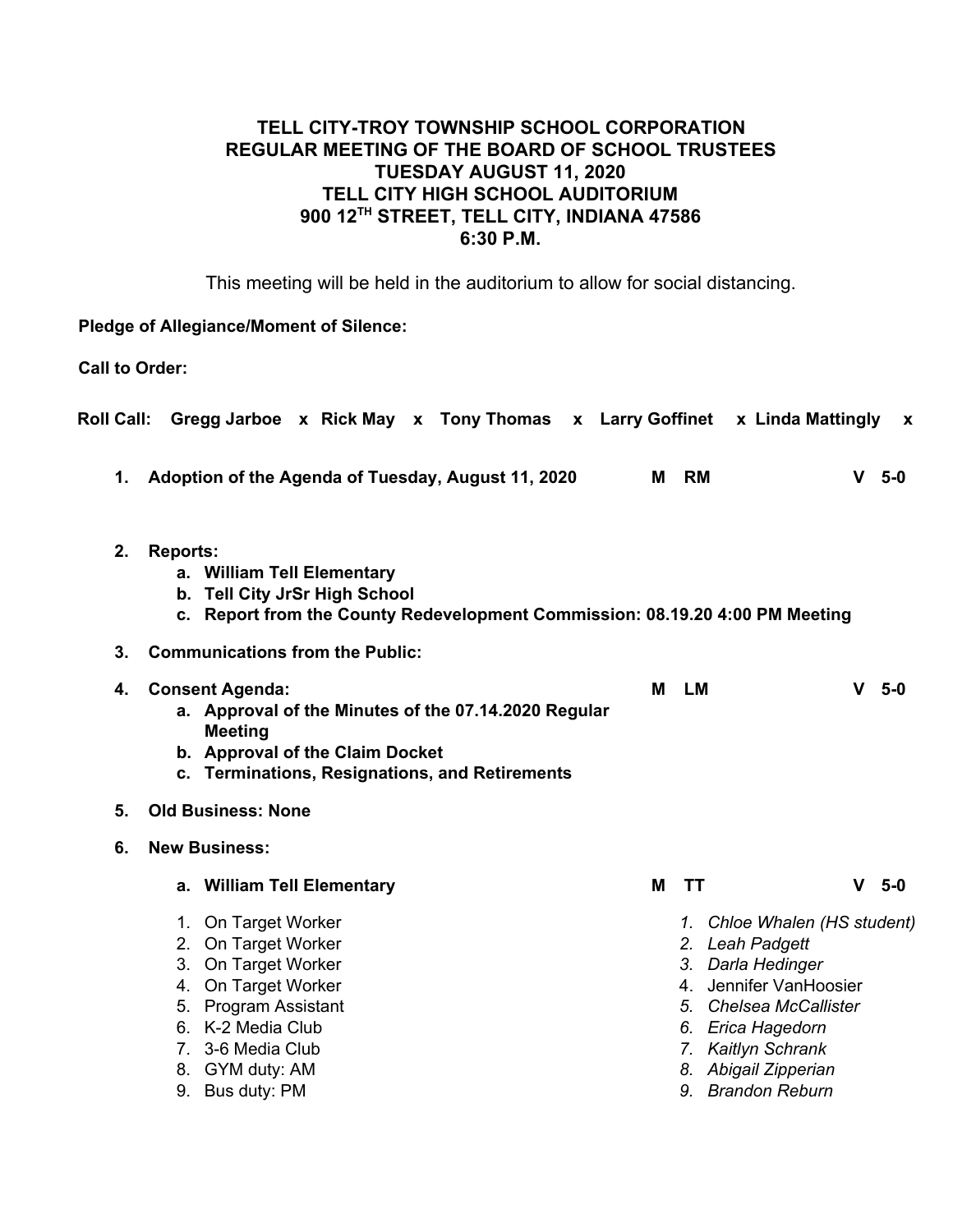Chloe will not have a background check as she is a JSHS student. All background checks were on file at the time of the board meeting. Recommendation is to approve the group.

- **b. Tell City Jr.Sr. High School M LG V 5-0**
- 1. Program Assistant
- 2. Volunteer Band Assistant (percussion)
- 3. Morning Supervisor
- 4. Ivy Tech COMM 102 Interpersonal Communications
- 5. PM Custodian
- *1. Zeth Young*
- *2. Leah Lasher*
- *3. Brian Beckort*
- *4. Renate Warner*
- 5. Nicole Murphy
- Leah is an unpaid volunteer. We are recommending that Renate teach COMM 102 to continue offering as many college credits as possible to our students. It would be one semester only, and would add \$3000.00 to her salary (she is paid \$6000 annually for 2 semesters). All background checks are included or are current staff. Motion is to approve the recommendations as a group.

- 1. Volleyball, 7th Grade
- 2. Volleyball, Vol. JH Coach
- 3. Volleyball, Vol. JH Coach
- 4. JH Cheer Coach
- 5. Vol. Girls Soccer Coach
- 6. JH Boys Cross Country Coach
- 7. Vol. Asst. Boys Soccer Coach
- 8. Vol. Asst. Boys Soccer Coach
- 9. Asst. Boys Soccer Coach
- 10. Asst. Girls Cross Country Coach
- 11. JV Cheer Coach
- 12. Volunteer Football Coach
- 13. Legion Field Volunteer
- **c. Athletics M LG V 5-0**
	- *1. Kelly Hollinden*
	- *2. Vanessa Ford*
	- *3. Sarah Chinn*
	- *4. Leah Padgett*
	- *5. Brian Beckort*
	- *6. Chris Hollinden*
	- *7. Cameron Rogers*
	- *8. Bob Kreilein*
	- *9. Justin Peter*
	- *10. Joyce Stath*
	- *11. Alexa Genglebach*
	- *12. Zeth Young*
	- *13. Ralph LIndauer*

First motion is to approve all as recommended excluding Justin Peter. Mr. Goffinet asks why Mr. Hollinden is taking over as CC coach, and it was explained by Mr. Brunner that the prior year coach was unavailable. Motion passes 5-0. Second motion made by Mr. Thomas is to approve Justin Peter. Vote 4-0-1 with Mr. Jarboe abstaining.

#### **d. Master's Pay Increase M LM V 5-0**

Whitney Keown has completed coursework towards a master's degree and has provided

- documentation as required.
- *The board agrees to provide a one-time base pay increase of \$4000.00 to an individual completing an approved Master's program. The corporation will award supplements to teachers earning a degree in an approved area per IC 20-28-9-1.5 or in Administration or Counseling. It is understood that those individuals obtaining advanced degrees may be required to perform tasks associated with those degrees. It is also understood that this occurs only after the attainment of one Master's Degree; multiple degrees will not result in multiple stipends. Those teachers already on the Master's schedule (obsolete) do not qualify for this base pay increase.*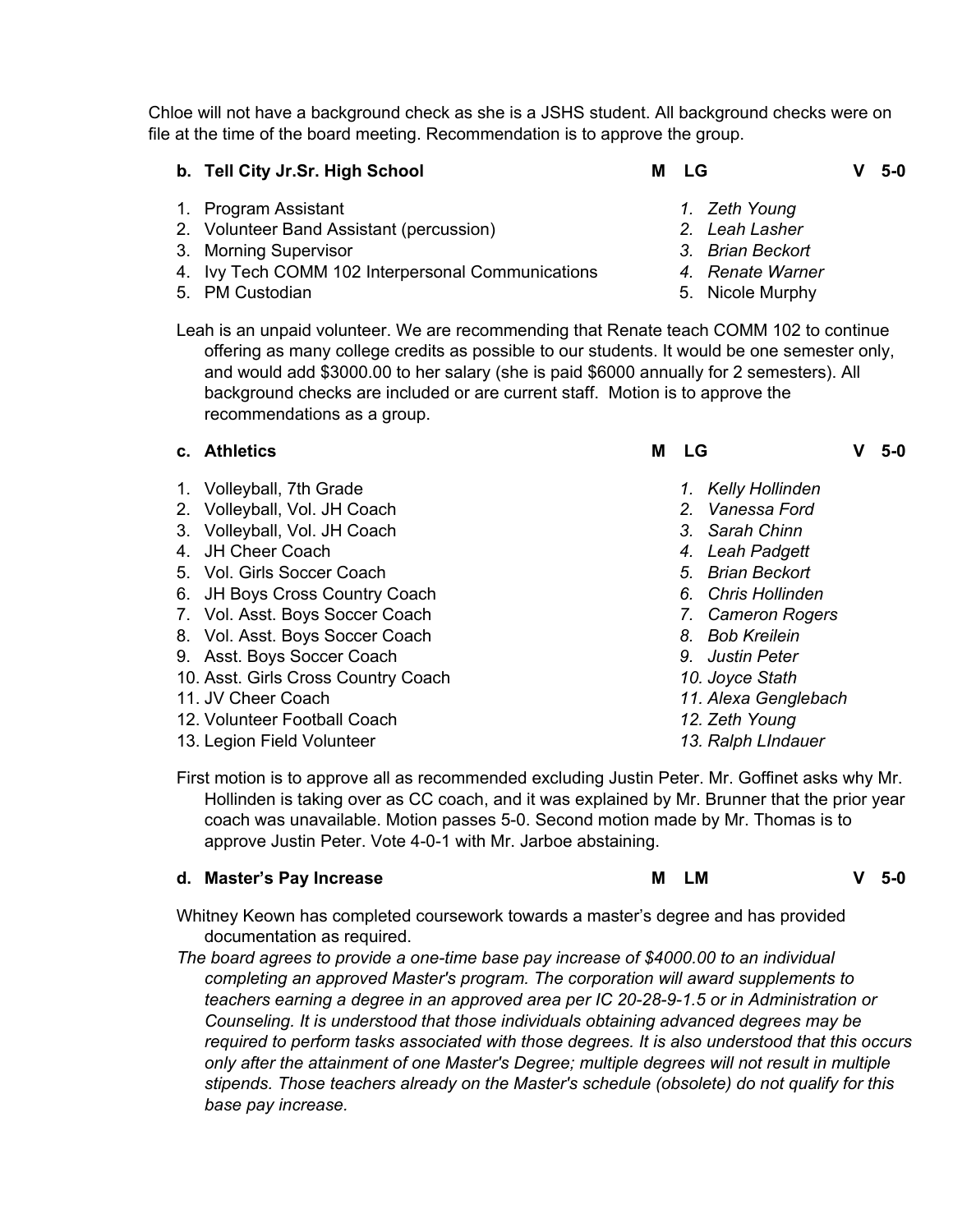*To receive this increase the teacher must provide evidence of completion prior to July 31. Documentation must be accepted within 1 year of completion of the degree.*

I recommend we add \$4000 to her base. Mrs. Noble will assign her tasks appropriate to her new degree. Motion is to increase WK pay \$4000 per board agreement.

#### **e. COVID POLICY 8420.1 - PANDEMIC PROTOCOLS (COVID-19) M TT V 5-0**

Our policy approved in July was based on CDC guidance at the time, and which has changed since the board approved this policy. Our policy states:

Students and employees *shall* be excluded from school if they test positive for COVID-19 or exhibit one or more of the symptoms of COVID-19 that is not otherwise explained.

- A fever of 100.4° F or greater
- Cough
- Shortness of breath or difficulty breathing
- Chills
- Repeated shaking with chills
- Muscle pain
- Headache
- Sore throat
- New loss of taste or smell
- Nausea, Vomiting
- Diarrhea
- Sinus issues (Runny nose, congestion, ect)
- III persons must stay home for a minimum of 72 hours before returning to school. Students and employees should remain home if someone in the household has COVID-19 symptoms or is being tested for COVID-19.
- The updated CDC guidance came on 07.20.20 (six days after we approved our policy) and is included in your packets. It now states that if a note from a health care professional excludes COVID as a reason for symptoms, the student/staff may return 24 hours after the symptoms subside. It also implies that the word, "SHALL" highlighted above should be, "MAY" based on multiple, clear symptoms. While a fever may be enough to immediately exclude students, a slight headache may not. Also, we are adding vomiting as a potential symptom to exclude students.
- Our policy is enforceable as it is more stringent than required, the CDC guidance currently in place allows people back into school more quickly than our policy.

It should be noted that we are following all other aspects of the CDC guidance. The only deviations from it are those listed here, which I provide for your review and consideration.

After discussing the updates with our local health department, I am recommending the following changes to Policy 8420.01

- 1. Change the word Shall to May as indicated.
- 2. Add vomiting as a symptom resulting in exclusion
- 3. Change the return to school window from 72 to 24 hours

Motion is to approve the changes as recommended by the Department of Health.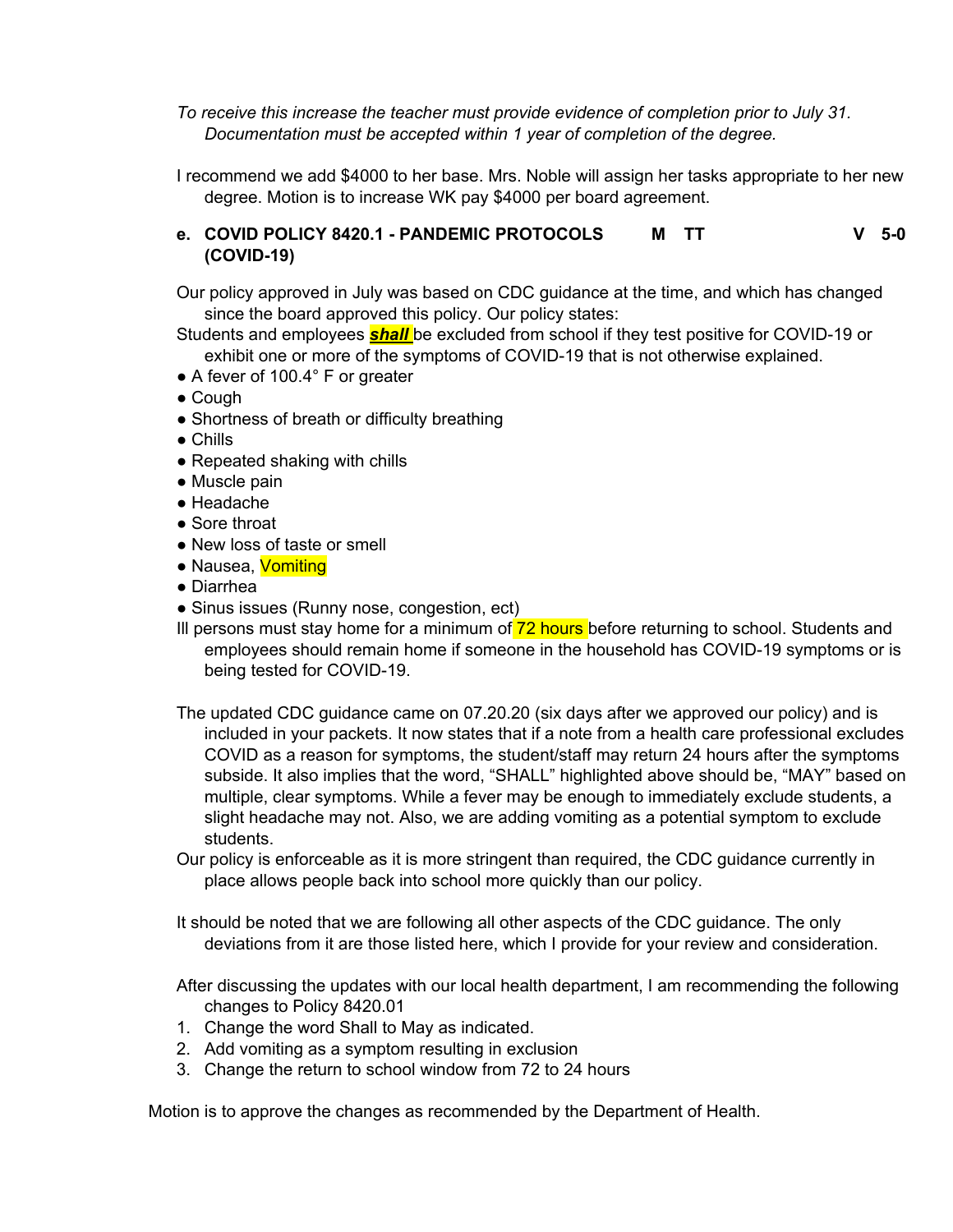# **f. Teacher Appreciation Grant Policy M RM V 5-0**

# **3220.01 - TEACHER APPRECIATION GRANTS**

The School Board shall adopt an annual policy concerning the distribution of teacher appreciation grants. This policy shall be submitted to the Indiana Department of Education (IDOE) along with the School Corporation's staff performance evaluation plan online as one (1) document by September 15th of each year.

# **Definitions**:

For purposes of this policy, the following definitions apply:

The term "teacher" means a professional person whose position with the Corporation requires a license (as defined in I.C. 20-28-1-7) and whose primary responsibility is the instruction of students. The term "license" refers to a document issued by the IDOE that grants permission to serve as a particular kind of teacher. The term includes any certificate or permit issued by the IDOE.

### **Distribution of Annual Teacher Appreciation Grants**:

Teacher appreciation grant funds received by the Corporation shall be distributed to licensed teachers who meet the following criteria:

- A. employed in the classroom (including providing instruction in a virtual classroom setting);
- B. rated as Effective or Highly Effective on their most recent performance evaluation; and
- C employed by the Corporation as of December 1st of the
- . year in which the teacher appreciation grant funds are received by the Corporation.

The Corporation shall distribute the teacher appreciation grant funds it receives as follows:

- A. A cash stipend as determined by the Superintendent shall be distributed to all teachers in the Corporation who are rated as Effective; and
- B. A cash stipend in an amount that is twenty-five percent (25%) more than the stipend given the teachers rated as Effective shall be distributed to all teachers in the Corporation who are rated as Highly Effective.

If the Corporation is the local educational agency (LEA) or lead school corporation that administers a special education cooperative or joint services program or a career and technical education program, including programs managed under I.C. 20-26-10, 20-35-5, 20-37, or I.C. 36-1-7, then it shall award teacher appreciation grant stipends to and carry out the other responsibilities of an employing school corporation under this section for the teachers in the special education program or career and technical education program with respect to the teacher appreciation grant funds it receives on behalf of those teachers.

A stipend to an individual teacher in a particular year is not subject to collective bargaining but is discussable and is in addition to the minimum salary or increases in the salary set under I.C. 20-28-9-1.5.

The Corporation shall distribute all stipends from a teacher appreciation grant to individual teachers within twenty (20) business days of the date the IDOE distributes the teacher appreciation grant funds to the Corporation.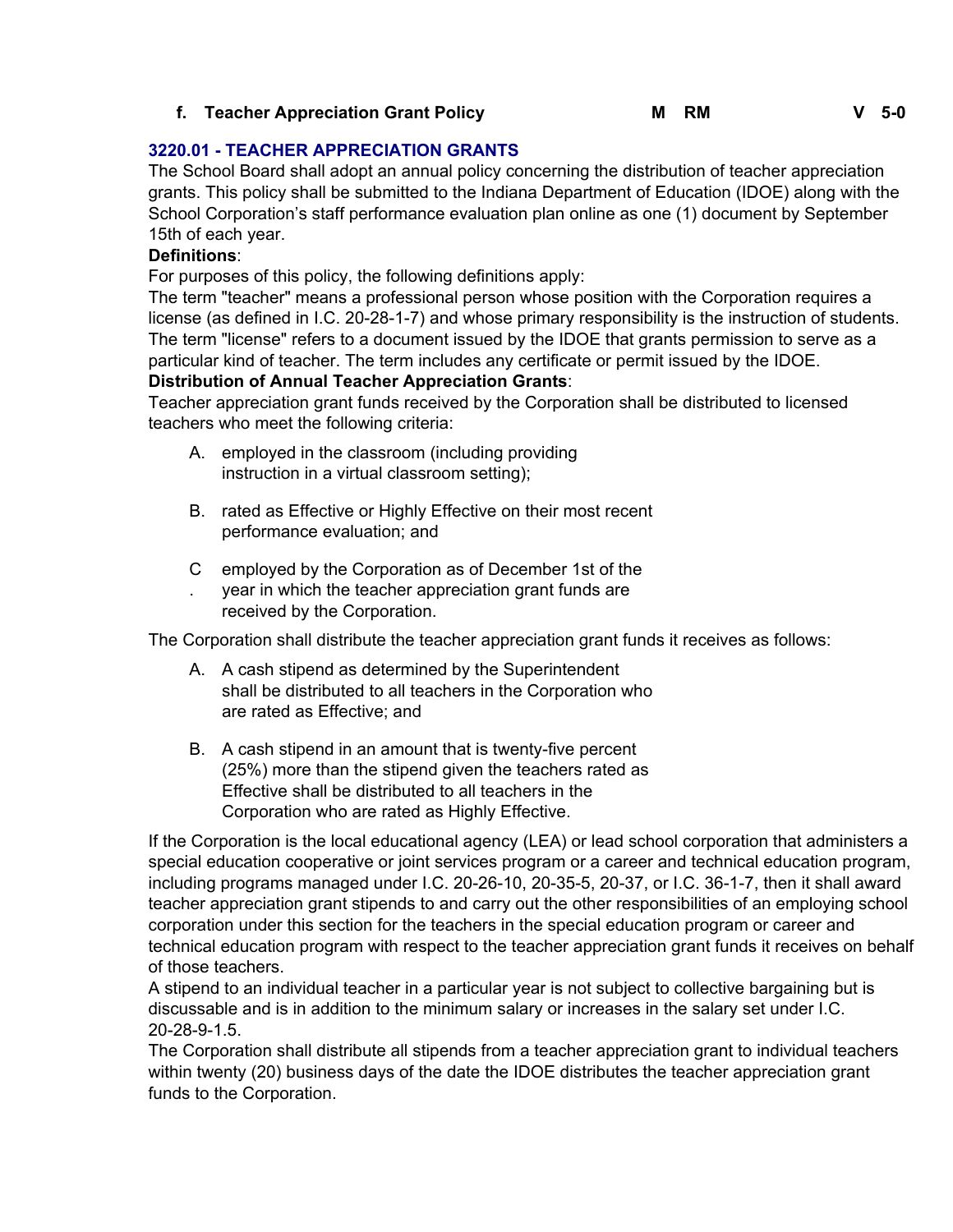This policy shall be reviewed annually by the Board and shall be submitted to the IDOE annually by the Superintendent as indicated above.

I.C. 20-18-2-22 I.C. 20-28-1-7 I.C. 20-43-10-3.5 Adopted 8/8/17, Revised 1/9/18 **© Neola 2017**

#### **g. Policies as Required by Law No Action**

Age Discrimination- Policy 4122 Asbestos Hazard Emergency Response Act- Policy 8431 Americans With Disabilities Act- Policy 4123 Healthy, Hunger-Free Kids Act of 2010- Policy 8510 Children's Internet Protection Act- Policy 7540.03 Copyright Act- Policy 2531 Drug-Free Workplace Act- Policy 4122.01 Fair Labor Standards Act- Policy 6700 Family and Medical Leave Act of 1993- Policy 1630.01 Health Insurance Portability and Accountability Act- Supplied by health service provider-Anthem and Benefits 7, Policy 4420 Public Health Service Act- Policy 4420 Individuals with Disabilities Education Act (IDEA)- Procedural safeguards as provided by the special education co-op, 2460.02, 8410D McKinney-Vento Homeless Assistance Act- Policy 5111 NCLB- Policy 2600, 2261.01, 5463, 8410 Moving Ahead for Progress in the 21st Century- Policy 2220A, 2221, 9555 Protection of Pupil Rights Amendment- Policy 2416 Section 504 of the Rehabilitation Act- Policy 2260 Safe and Drug-Free Schools and Communities Act- Policy 5530 Title IX of the Education Amendments of 1972- Policy 1422 Uniformed Services Employment and Reemployment Rights act of 1994- Policy 4437

These are the policies mandated for yearly notification. There is no board action required.

# **h. Tuesday, August 18, 2020 –**

**FYI**

- **i. 6:00 p.m. - SEA 390 Public Hearing of the Tell City-Troy Township CTA and Tell City-Troy Township School Corporation**
- **ii. 6:30 p.m. - Special Board Meeting to Approve Advertisement of Budget**
- **7. Such Other Business as May Come Before the Board**
- **8. Adjournment:**
	- **a. Adjourned by Mr. Jarboe, 6:55 PM**